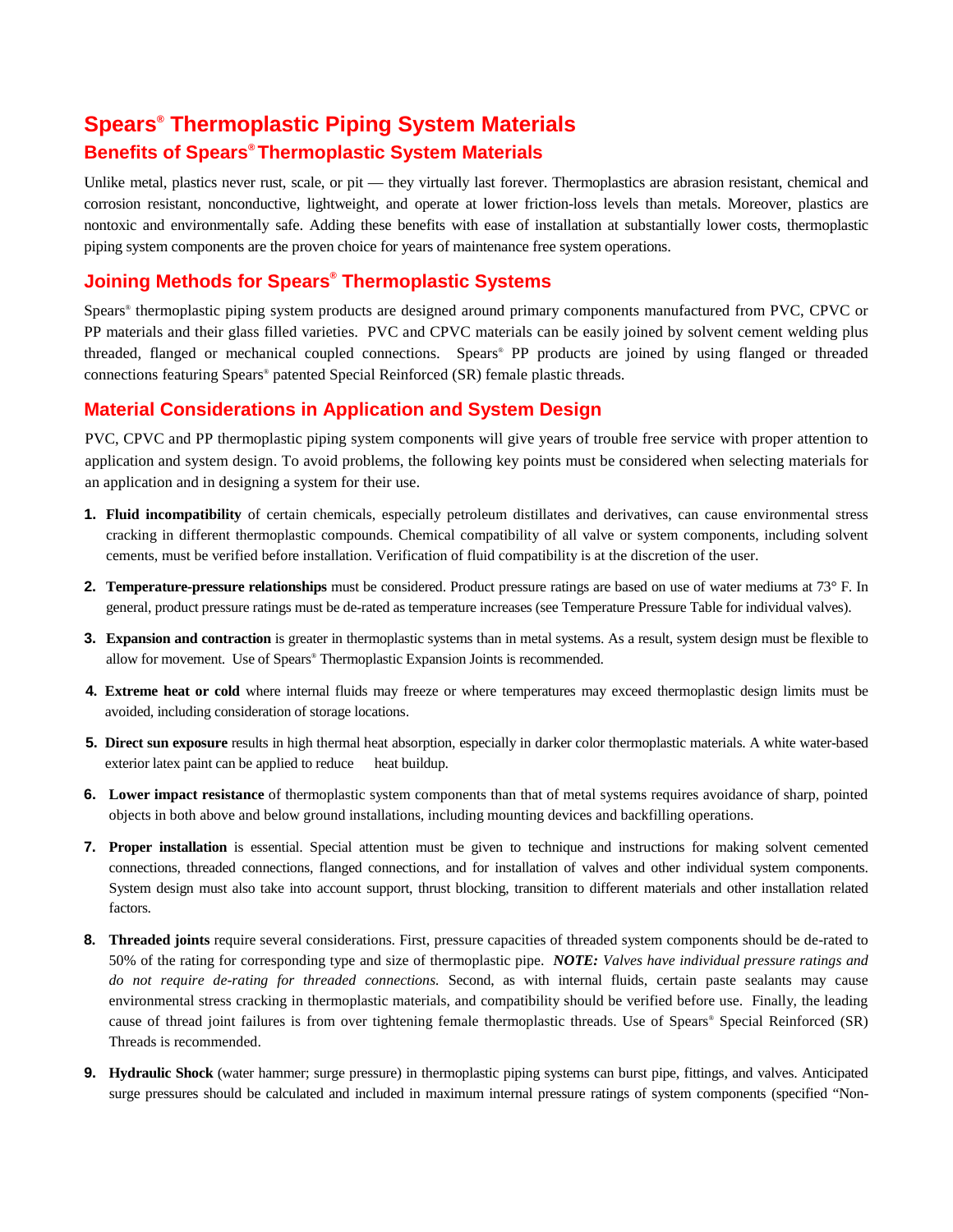Shock" pressure rating for valves). Safeguards should be incorporated in system design to vent pressures and eliminate entrapped air. Fluid velocities should not exceed a maximum of 5 feet per second in thermoplastic systems.

**10. Non-liquid transport —** *WARNING: Spears® Manufacturing Company DOES NOT RECOMMEND the use of thermoplastic piping products for systems to transport or store compressed air or gases, or the testing of thermoplastic piping systems with compressed air or gases in above or below ground locations. The use of Spears® products in compressed air or gas systems automatically voids Spears® warranty for such products, and their use against our recommendation is entirely the responsibility and liability of the installer. Spears® Manufacturing Company will not accept responsibility for damage or impairment from its products, or other consequential or incidental damages caused by misapplication, incorrect assembly, and/or exposure to harmful substances or conditions.*

## **Individual Materials Overview Thermoplastics**

#### **PVC — Poly Vinyl Chloride**

PVC is one of the most specified thermoplastics for piping system components, including, valves, fittings, flanges, and many specialty products. PVC has excellent chemical and corrosion resistance to a broad range of fluids including water, deionized water, most mineral acids, bases, salts and paraffinic hydrocarbon solutions. PVC is not recommended for use with chlorinated or aromatic hydrocarbons, esters, or polar solvents such as ketones. Spears® PVC materials conform to ASTM Cell Classification 12454 (formerly designated as Type I, Grade 1). The maximum recommended service temperature of PVC products is  $140^{\circ}$  F (60 $^{\circ}$ C).

#### **Glass Reinforced PVC — Fiberloc®**

Fiberloc® is a registered trademark of PolyOne Corporation Fiberloc® is a glass fiber reinforced PVC composite material. While maintaining the traditional properties of PVC, Fiberloc<sup>®</sup> increases its strength, stiffness, and dimensional stability from glass fiber reinforcement. The maximum recommended service temperature of Fiberloc<sup>®</sup> products is 140° F (60°C).

#### **CPVC — Chlorinated Poly Vinyl Chloride**

Chlorinated PVC is used for higher temperature applications than PVC, especially for handling hot corrosive liquids. With similar chemical and corrosion resistance to PVC, increased chlorine content gives CPVC superior thermal resistance. CPVC is not recommended for use with chlorinated or aromatic hydrocarbons, esters, or polar solvents such as ketones. Spears<sup>®</sup> CPVC materials conform to ASTM Cell Classification 23447 (formerly designated as Type IV, Grade 1). The maximum recommended service temperature of CPVC products is 200° F (93° C).

#### **Glass Reinforced CPVC**

This special composite compound has the basic properties of CPVC with additional strength, stiffness, and dimensional stability from glass fiber reinforcement. The maximum recommended service temperature of glass reinforced CPVC products is 200° F (93° C).

#### **PP — Polypropylene**

Polypropylene is used in a variety of Spears® valves where different chemical resistance and lower temperature impact resistance is required as compared to PVC or CPVC. The excellent impact resistance characteristics of polypropylene make this polymer the choice for Spears® valve handles. Spears® PP products carry a maximum recommended service temperature of  $180^{\circ}$  F (82 $^{\circ}$  C).

#### **Glass Reinforced PP**

Glass reinforced polypropylene is used in numerous valves and valve accessories where additional strength or stiffness is required over standard PP materials while maintaining basically the same range of chemical resistance.

#### **PTFE / PFA) — Polytetrafluoroethylene / Perfluoroalkoxy Resin**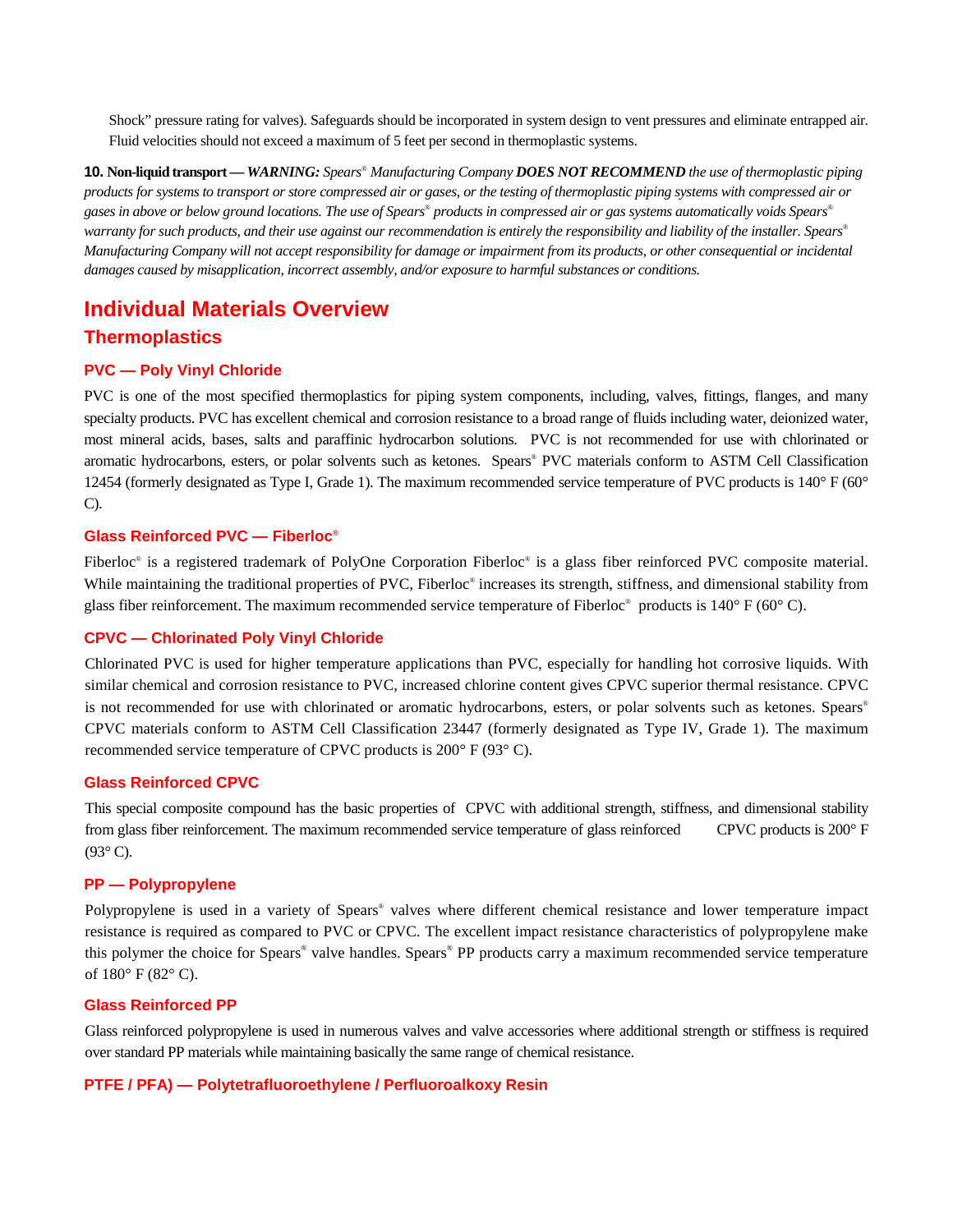PTFE is a ram extrusion processed while PFA is a melt processed fluoroplastic. These fluoroplastics are virtually inert to most chemicals, acids bases and solvents. Due to their low coefficient of friction, these materials are considered "selflubricating" making them an excellent choice for valve seats, bearings and thrust washers. Spears® proprietary processing of PTFE with other materials allows low friction characteristics to be built into a variety of thermoplastic components used in Spears<sup>®</sup> valves. Fluoroplastics are serviceable to  $500^{\circ}$  F (260 $^{\circ}$  C).

#### **PTFE/HDPE**

Spears® proprietary composition of PTFE and High Density Polyethylene is used in a variety of valve seats, bearing washers, and other valve components requiring durability and improved lubricity. The chemical resistance of HDPE is somewhat higher than that of LDPE and generally exceeds that of PVC and CPVC. HDPE has excellent resistance to acids, alcohols and bases. In comparison to PVC and CPVC, HDPE is somewhat less resistant to aliphatic hydrocarbons and has more limited resistance to oxidizing agents. HDPE is serviceable to 230° F (110° C).

#### **Low Extractable PVC**

Low Extractable is a special PVC material developed for use in UPW (Ultra Pure Water) and other high purity applications. Independently tested, LXT<sup> $M$ </sup> PVC provides superior resistance to regular PVC for leaching of anion, cation, and numerous trace metals when subjected to 18.2 megohm deionized water while maintaining ease of installation. Low Extractable has the same basic chemical resistance as regular PVC.

#### **Elastomers**

#### **EPR (EPDM) — Ethylene propylene rubber**

Used in O-ring seals, EPR is recommended for water, chlorinated water, dilute acids and alkalines, alcohols, and has excellent resistance to ozone. EPR is not recommended for petroleum oils, di-ester lubricants, strong acids, or strong alkalines. The maximum recommended service temperature of EPR is  $300^{\circ}$  F (149 $^{\circ}$  C).

#### **FKM — Fluoroelastomer**

Fluoroelastomer are special purpose fluorocarbon-based synthetic rubber categorized under ASTM designation of "FKM". The FKM O-Ring is commonly referred to as a "Viton® O-ring" Elastomers. However, "Viton® " is only one of many FKM brand names and is registered trademarks of DuPont Performance Elastomer L.L.C. Spears® uses general puropose Type 1 FKM O-Ring with a minimum of 66% fluorine content for the best balance of overall properties. FKM exhibits a very broad range of chemical resistance, including petroleum oils, di-ester based lubricants, silicate fluids and greases, halogenated hydrocarbons, and mineral acids. FKM is not recommended for ketones, amines, anhydrous ammonia, hot hydrofluoric or chlorosulfonic acids, or automotive brake fluids. The maximum recommended service temperature of FKM is 400° F (204° C).

#### **Nitrile (Buna-N) — Nitrile elastomer**

Used in O-ring seals, nitrile elastomers are recommended for petroleum oils and fluids, silicone oils and greases, di-ester based lubricants, ethylene glycol based fluids, and cold water. Nitrile is not recommended for phosphate ester hydraulic fluids, halogenated hydrocarbons, strong acids, ketones, ozone or automotive brake fluids. The maximum recommended service temperature of nitrile is 275° F (135° C).

#### **FFKM (Aegis™, Kalrez® ) - Perfluoroelastomer**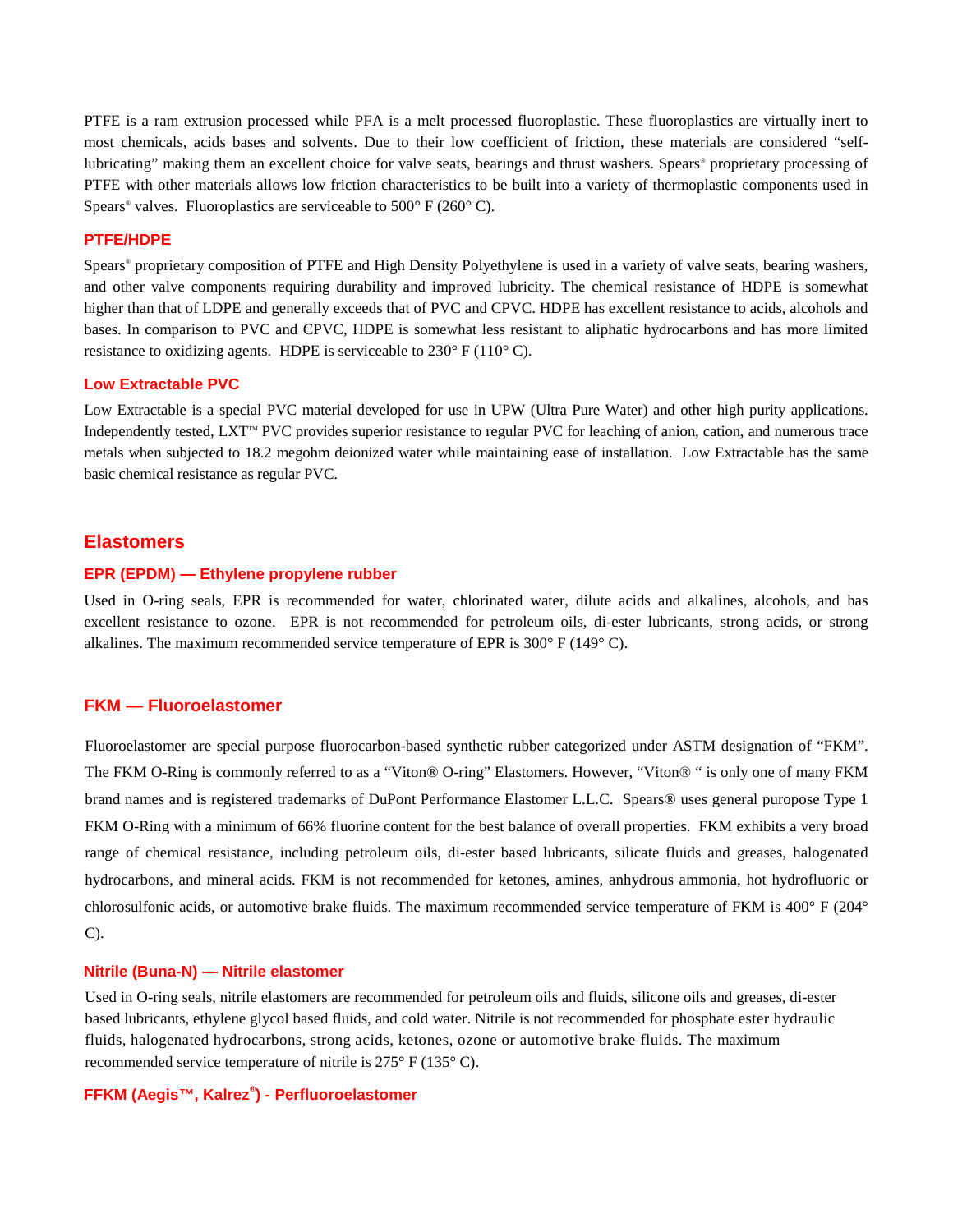Aegis™ is a trademark of ISC Freudenberg-NOK, Kalrez® is a registered trademark of DuPont-Dow Elastomers. These specialty materials are virtually inert and provide the greatest range of chemical resistance found in an elastomer. However, be aware that perfluoroelastomers are substantially more expensive than other elastomer compounds. Perfluoroelastomer are serviceable to 600° F (360° C) and performance is limited at very low temperatures.

#### **CSM (Hypalon® ) - Chlorosulfonated Polyethylene**

Hypalon® is a registered trademark of DuPont-Dow Elastomers. CSM is a close match to neoprene, but it has improved chemical resistance. This specialty compound offers good abrasion resistance with superior resistance to weather, ozone, sunlight and oxidation. CSM has excellent resistance to alcohols, alkalis and acids, very good color stability with moderate resistance to oils and gasoline. CSM is not recommended for use with aromatic solvents. CSM has limited flexibility at low temperatures and relatively poor compression set. As a result, CSM is not generally manufactured as O-rings. CSM is serviceable to 300° F (149° C). Hypalon<sup>®</sup> is offered as an alternative diaphragm elastomer in Spears<sup>®</sup> Diaphragm Valves.

#### **PFA/FEP Encapsulated O-rings**

O-ring encapsulation places a Teflon® PFA or FEP material around a FKM elastomer core to provide very high chemical resistance. However, this is not without a trade-off. The PFA/FEP encapsulation is far less resilient than an elastomer and may not perform as well in certain O-ring applications. PFA/FEP encapsulated O-rings should be used only where an elastomer O-ring cannot meet requirements.

#### **Elastomer Backed PTFE**

Used in Spears® PTFE Diaphragm Valves, this chemically bonded laminate provides the chemical resistance of PTFE with improved resilience from a thick elastomer backing for greater sealing capability than solid PTFE Diaphragms. Use of heavier, high grade EPDM or FKM backing materials eliminates the need for "gas barrier" PTFE Diaphragm designs.

#### **Metals**

#### **Zinc Plated Steel**

Zinc plated carbon steel is the standard for general purpose bolts, nuts and fasteners. Zinc plated steel provides good corrosion resistance for most dry environment applications and normal operating conditions.

#### **Stainless Steel**

Stainless Steel provides superior corrosion resistance than natural or plated carbon steels. Common grade is 18-8, which is excellent for general purpose use in nuts, bolts and fasteners. SS302 and SS304 are commonly used in a variety of sheet stock or deep drawn metal components. SS316 is the preferred choice for harsh chemical and corrosion environments and is used in the majority of Spears® industrial valves and accessories where stainless steel is required.

#### **SS316 — Type 316 Stainless Steel**

Used in special valve components, nuts, and bolts, SS316 is one of the highest chemical and corrosion resistant stainless steels available.

#### **SS316L - Low Carbon Type 316 Stainless Steel**

This specialty stainless steel provides extended chemical resistance over SS316 due to its lower carbon content. SS316L is used exclusively in all Spears® Butterfly Valve stems.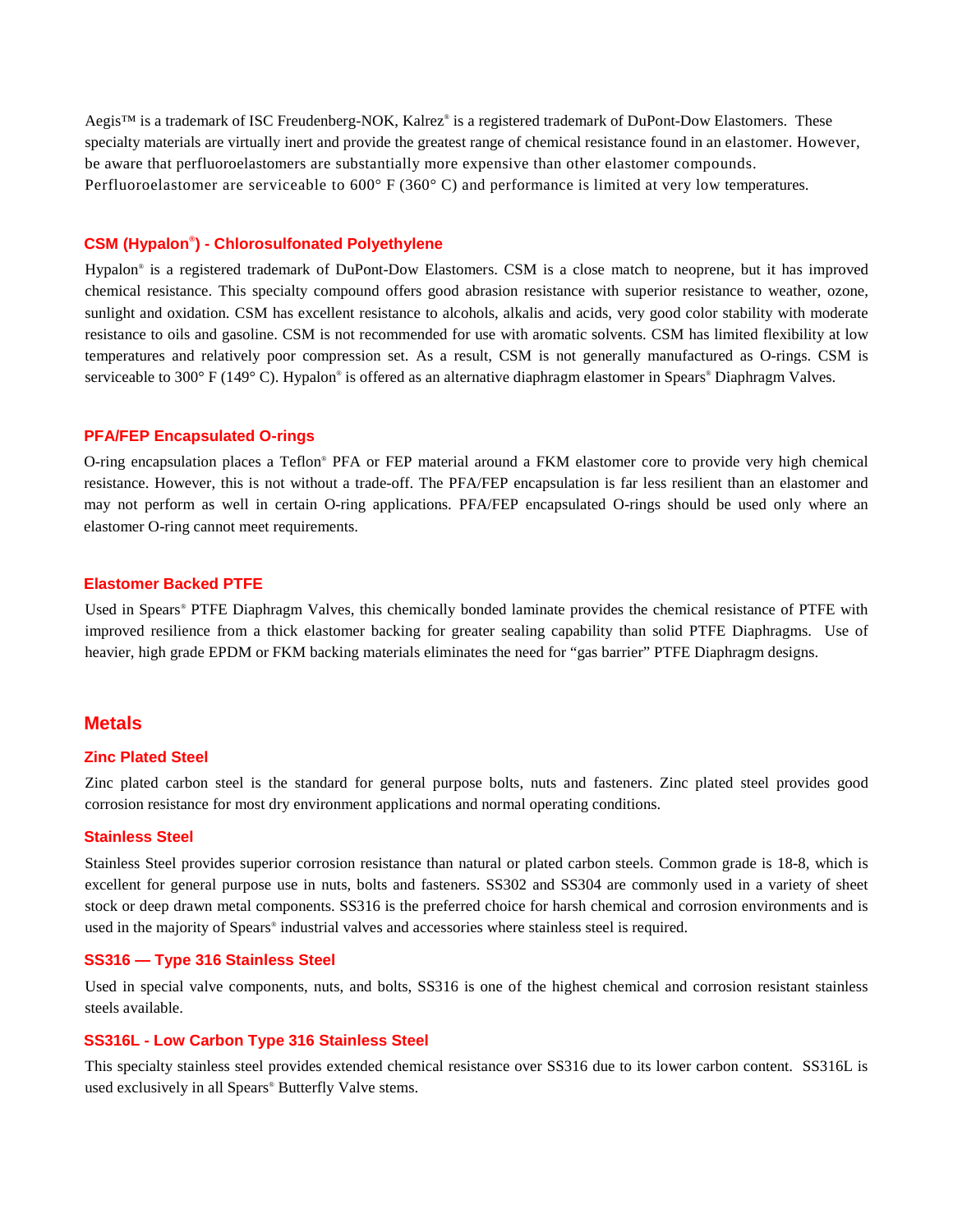#### **PTFE Coated SS316L**

Where very high chemical resistance is needed, Spears® offers a special PTFE coated, low carbon type 316 stainless steel Butterfly Valve stem. This tough, chemically bonded coating makes the stem virtually inert to most chemicals without loss of function or reliability.

#### **Special Alloys (Titanium, Hastaloy® , Alloy 20, etc.)**

A variety of specialty metals can be obtained on a custom order basis for use in Spears® products where specific chemical or corrosion resistance is required and specified by user. Please note that custom components generally require extended leadtime and may have significant costs.

## **Temperature Pressure De-rating for PVC, CPVC & PP Thermoplastic Materials**

Elevated temperature fluid mediums require a de-rating of thermoplastic pipe maximum internal pressure ratings at 73° F. To determine the maximum internal pressure rating at an elevated temperature, simply multiply the pipe pressure rating at 73° F by the percentage specified for the desired temperature.

| System<br>Operating<br><b>Temperature</b><br>$\degree$ F ( $\degree$ C) | 73<br>(23) | 80<br>(27) | 90<br>(32) | 100<br>(38) | 110<br>(43) | 120<br>(49) | 130<br>(54) | 140<br>(60) | 150<br>(66) | 160<br>(71) | 170<br>(77) | 180<br>(82) | 190<br>(88) | 200<br>(93) | 210<br>(99) |
|-------------------------------------------------------------------------|------------|------------|------------|-------------|-------------|-------------|-------------|-------------|-------------|-------------|-------------|-------------|-------------|-------------|-------------|
| <b>PVC</b>                                                              | 100%       | 90%        | 75%        | 62%         | 50%         | 40%         | 30%         | 22%         | $-0-$       | $-0-$       | -0-         | -0-         | -0-         | $-0-$       | -0-         |
| <b>CPVC</b>                                                             | 100%       | 100%       | 91%        | 82%         | 73%         | 65%         | 57%         | 50%         | 45%         | 40%         | 32%         | 25%         | 22%         | 20%         | -0-         |
| <b>PP</b>                                                               | 100%       | 90%        | 75%        | 70%         | 65%         | 50%         | 42%         | 36%         | 30%         | 25%         | 20%         | 15%         | -0-         | -0-         | -0-         |

 *PLEASE NOTE — Valves have different elevated temperature ratings than pipe & fittings. See individual valve recommendations*